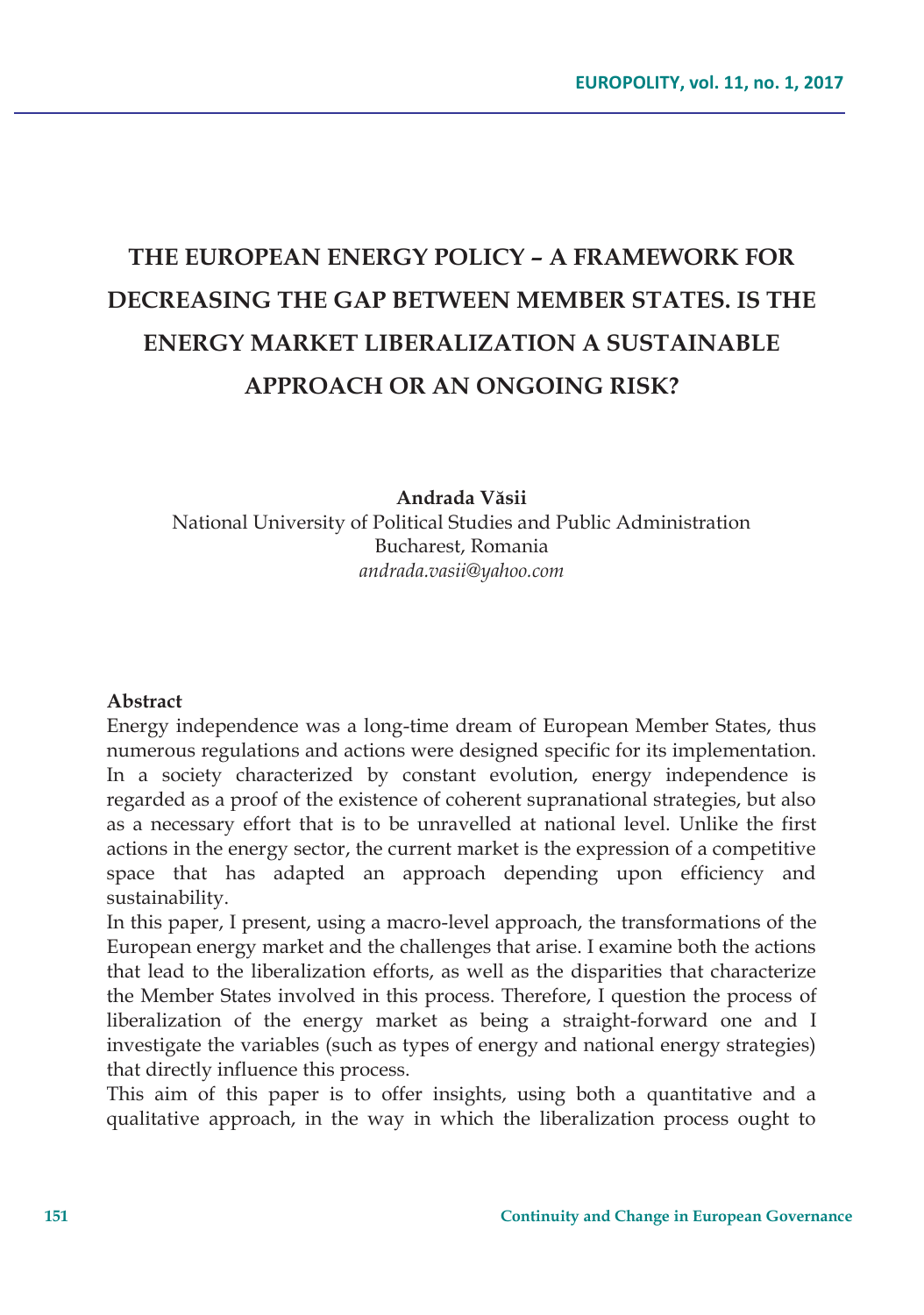occur, and elaborate on the country-specific factors that affect it, making liberalization a process characterized by vulnerabilities.

#### **Keywords**

Energy, European Energy Policy, framework, market liberalization, vulnerability

### **1. INTRODUCTION**

The energy market in the European Union, and its way of functioning, has been widely discussed among scholars. The liberalization of the market is presented as the next step in the effort of strengthening the European energy market, an effort that must be supported by activities and policies implemented at national level.

Starting with the first steps (creating an Union meant to ensure stability), the involved states have been subjected to several changes, development in terms of legislation and internal market design, in order for them to fall in line with the European strategies. Even so, the public policies implemented at national level, cannot, and must not be interpreted from a single point of view: were they necessary for the liberalization of the energy market? The question must be accompanied by an in-depth analysis of its implications: what were the changes in terms of economic, social and technological factors for each Member State? The urgent need for a coherent energy policy can be understood when investigating the disparities amongst the Member State, disparities such as number of operators on the market, economic potential, level of infrastructure, as well as intake of legislative changes to the national framework.

In this paper, the focus is not on the micro-accomplishments of the European Energy Policy, but on the way in which a European energy framework decreases the gap between Member States (or if not the case, why it fails to do so). In the first part of the paper, I will present and analyse the measures that enforced liberalization, explaining what disparities are present at market level. In addition, using both a qualitative and a quantitative approach, I will demonstrate that the European Union dependence on imported energy sources was countered along the way by designing a comprehensive strategy aimed to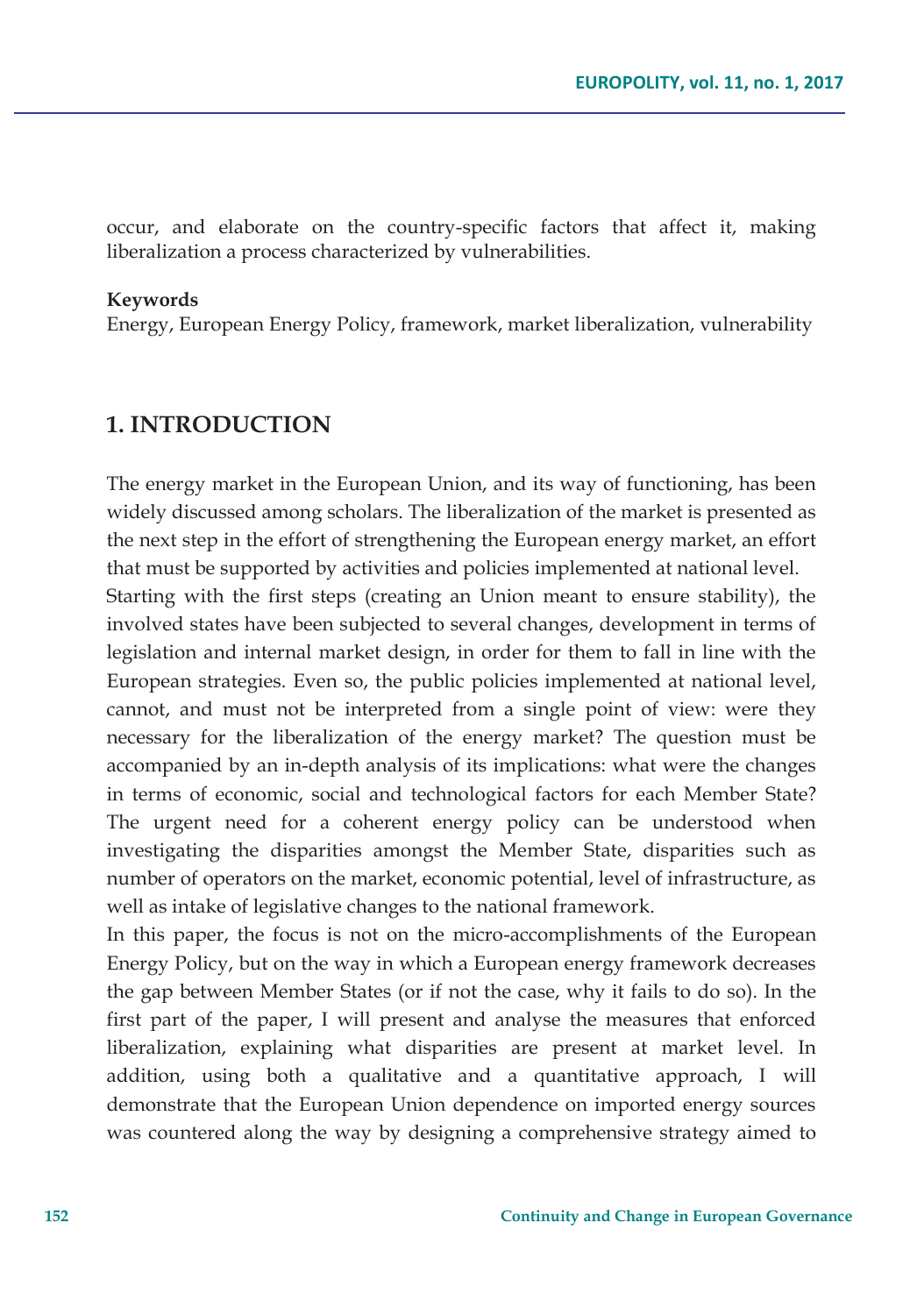stimulate the emergence of an internal market. In the second part of the paper, I will investigate the activities that have encouraged states to increase their intake in terms of efficiency and productivity. The paper finalizes with the answer to the question concerning to what extent can the liberalization process be considered an in-depth one, as long as several disparities still arise at national level.

# **2. ENERGY MARKET LIBERALIZATION. AN INCERMENTAL APPROACH**

The liberalization of the energy and gas market in the Europe Union is an ongoing process, carried out through specific efforts and promoted with the help of documents such as Directives, Action Plans, Strategies and, not the least, domestic measures taken by the Member States.

Even though not declared as steps towards attaining a liberalized energy market, in 1988 the Commission of the European Communities drafted a working document called The Internal Energy Market, document that characterized the existing energy market as follows (The Internal Energy Market 1988, 4-5):

1. A diverse market, in terms of end-users (consumers) and delivered products

2. The end-uses of energy products is not similar in all Member States

3. The energy operators differ (in size and rights)

4. Behaviour (as well as taxation procedures) are not the same for each Member State

The previous mentioned factors demonstrate that in 1988 the energy market was far from suitable to be liberalized and to allow Member States to decide (and negotiate) with suppliers and operators. Moreover, transnational transmission systems could not have been regulated easily given the fact that taxation was implemented by each Member State in a different manner. Amongst the proposed measure for decreasing disparities, economic and social cohesion were starting points in the mentioned document; thus, Structural Funds were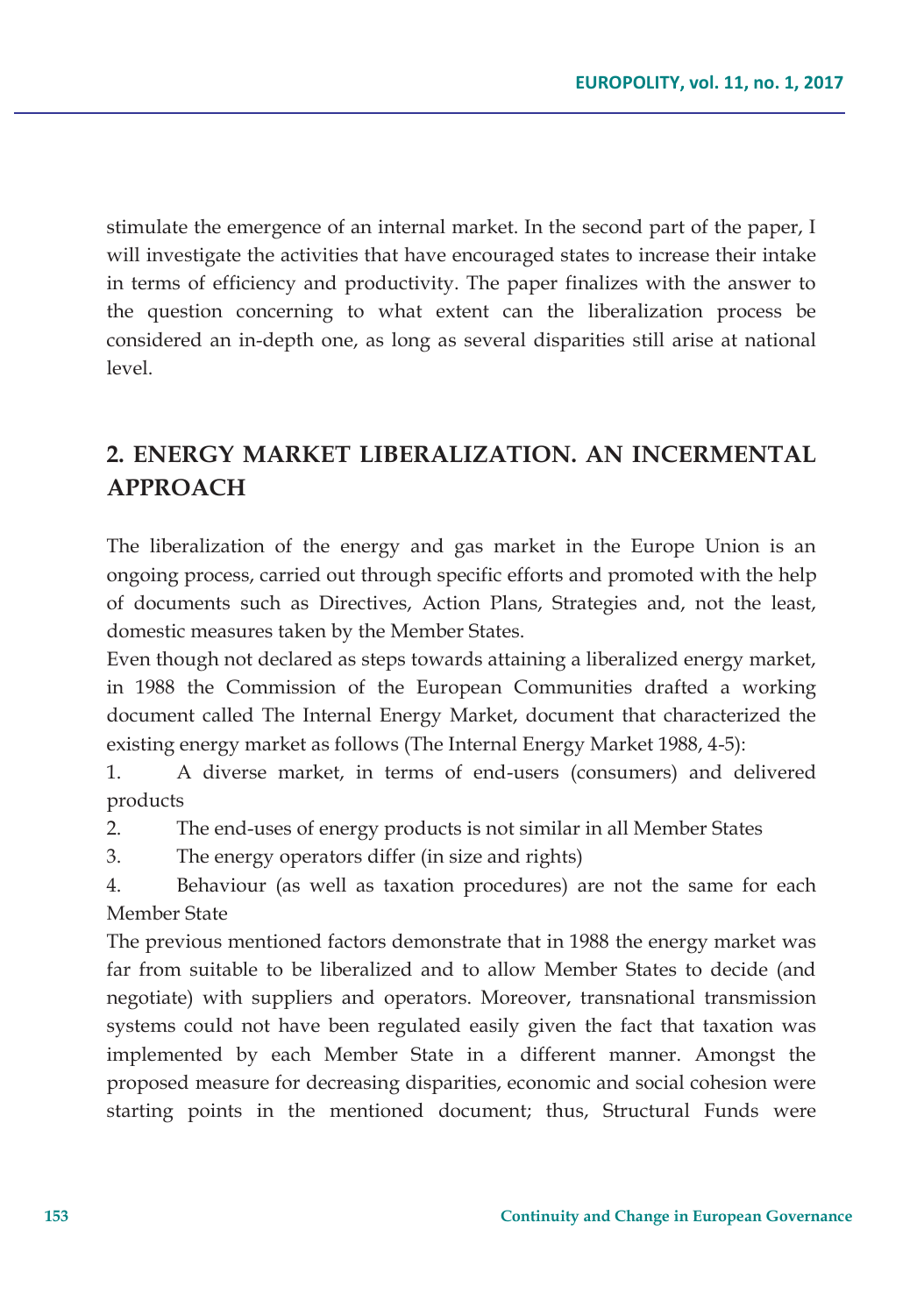considered to be an important element when dealing with these problems (The Internal Energy Market 1988, article 31).

In the following years, the first steps in grasping a liberalized market have been taken in 1996 (for the electricity sector) and in 1998 (for the gas sector) with the help of special tailored Directives.

Directive 96/92 drafted in 1996 set the grounds for common rules for the internal electricity market. The declared purpose of this document was to provide a set of common rules in terms of distribution, generation and transmission of electricity, by tackling problems such as access to the energy market and procedures designed for the operation of systems (Directive 96, article 1). The variables considered in the scope of the Directive are marks of a complex strategy devised both for micro level actions (access to the market), as well as for macro level actions (distribution and transmission grids and infrastructure). For a better organization of the energy sector, the Directive proposed several actions that could have been taken by Member States, actions as following:

*'' Member States shall ensure, on the basis of their institutional organization and with due regard for the principle of subsidiarity, that, […] electricity undertakings are operated in accordance with the principles of this Directive, with a view to achieving a competitive market in electricity, and shall not discriminate between these undertakings as regards either rights or obligations.'' (Directive 96, article 3).* 

Even though the purpose was to ensure the development of a competitive common energy market, the national specific, with its existing variables (the institutional organization), was being taken into consideration.

Furthermore, the Directive brings into force the obligations of the transmission systems operators, making them responsible for an overview of the system:

*'' The transmission system operator or any other competent authority designated by the Member State concerned shall draw up and publish under State supervision, at least every two years, a regular estimate of the generating and transmission capacity which is likely to be connected to the system, of the need for interconnectors with other systems, of potential transmission capacity and of the demand for electricity. The estimate shall cover a period defined by each Member State.'' (Directive 96, article 6 (2)).*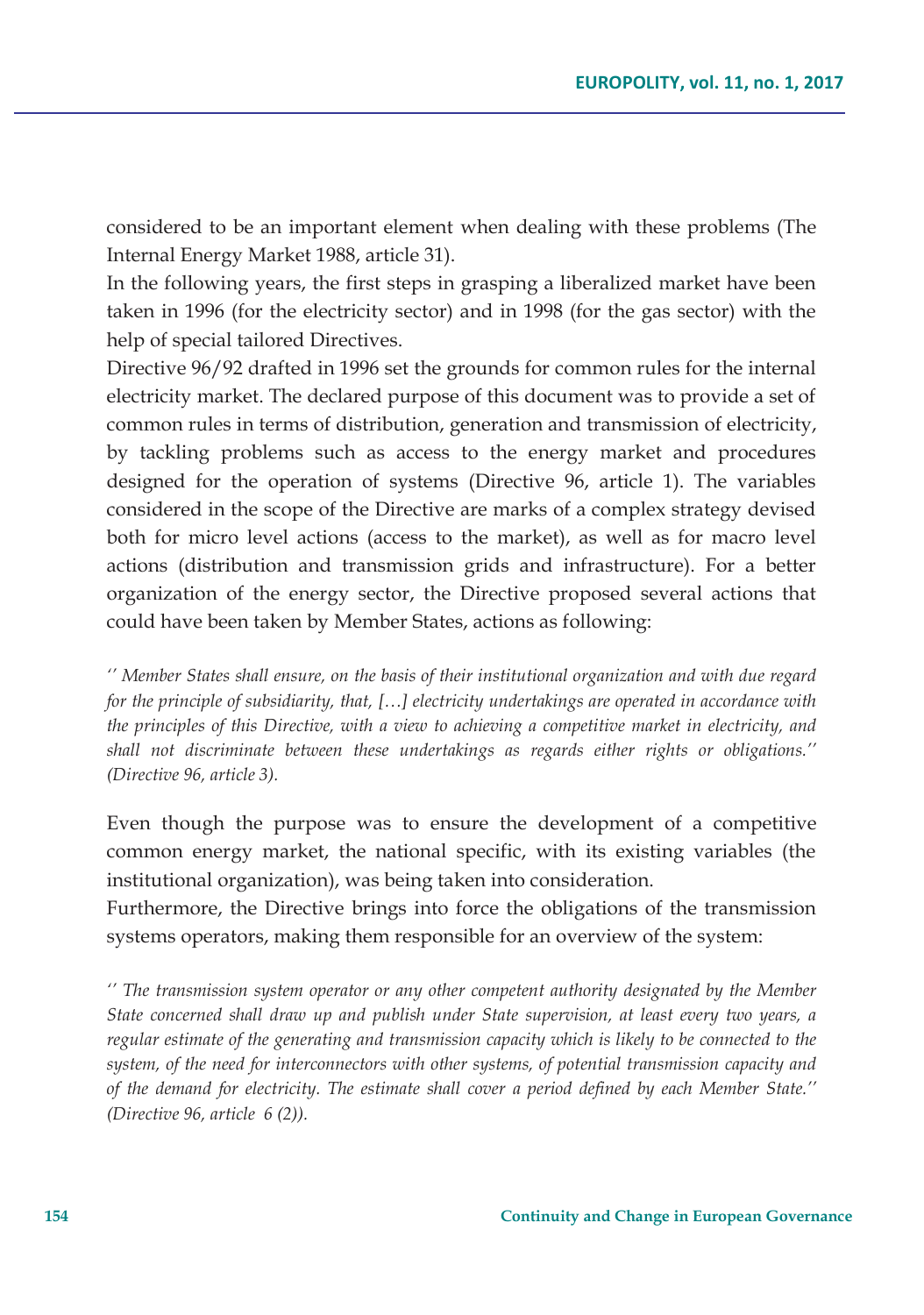Whilst similar to an evaluation, these measures would have needed an external supervisor, an organization which could have overseen the faultlessness of the provided data. In addition, for newer Member States, the need for a good practice exchange (or manuals) would have been compelling, so that the reports met the expected conditions.

Similar to the Energy Directive, the Gas Directive aimed to set grounds for a competitive internal market for natural gas, by setting the distribution, storage of natural gas and supply as points of interest (Directive 98 1998). Unlike the Energy Directive, the Gas Directive was more direct in regards to long term plans, namely the storage objectives. The concern for stable development in the natural gas sector is visible throughout the document, thus empowering the Member States to take appropriate actions in attaining these objectives:

*''3. Member States shall ensure that the reasons for any refusal to grant an authorization are objective and non-discriminatory and are given to the applicant. Reasons for such refusals shall be forwarded to the Commission for information. Member States shall establish a procedure enabling the applicant to appeal against such refusals.* 

 *4. for the development of newly supplied areas and efficient operation generally, […], Member States may decline to grant further authorization to build and operate distribution pipeline systems in any particular area once such pipeline systems have been or are proposed to be built in that area and if existing or proposed capacity is not saturated.'' (Directive 98, article 4(3), 4(4)).* 

Even though the European gas market was seen as a complex, interdependent system, the national specific was not overseen. The pillars for a stable development seem to have been both national decisions in accordance with the specific of the gas market (accepting or refusing a new supplier), as well as the control exerted by the Commission (constant informing of the status of rejected applicants).

A further step in obtaining a liberalized energy market has been the Directive 2003/54, a document designed to reinforce the common rules for the internal European electricity market. Given the disparities among states, the Directive made sure that fair service was to be provided to all European consumers; thus, all households consumers, and, if needed, small enterprises, ought to have had access to universal service, supplied with electricity characterized by a specific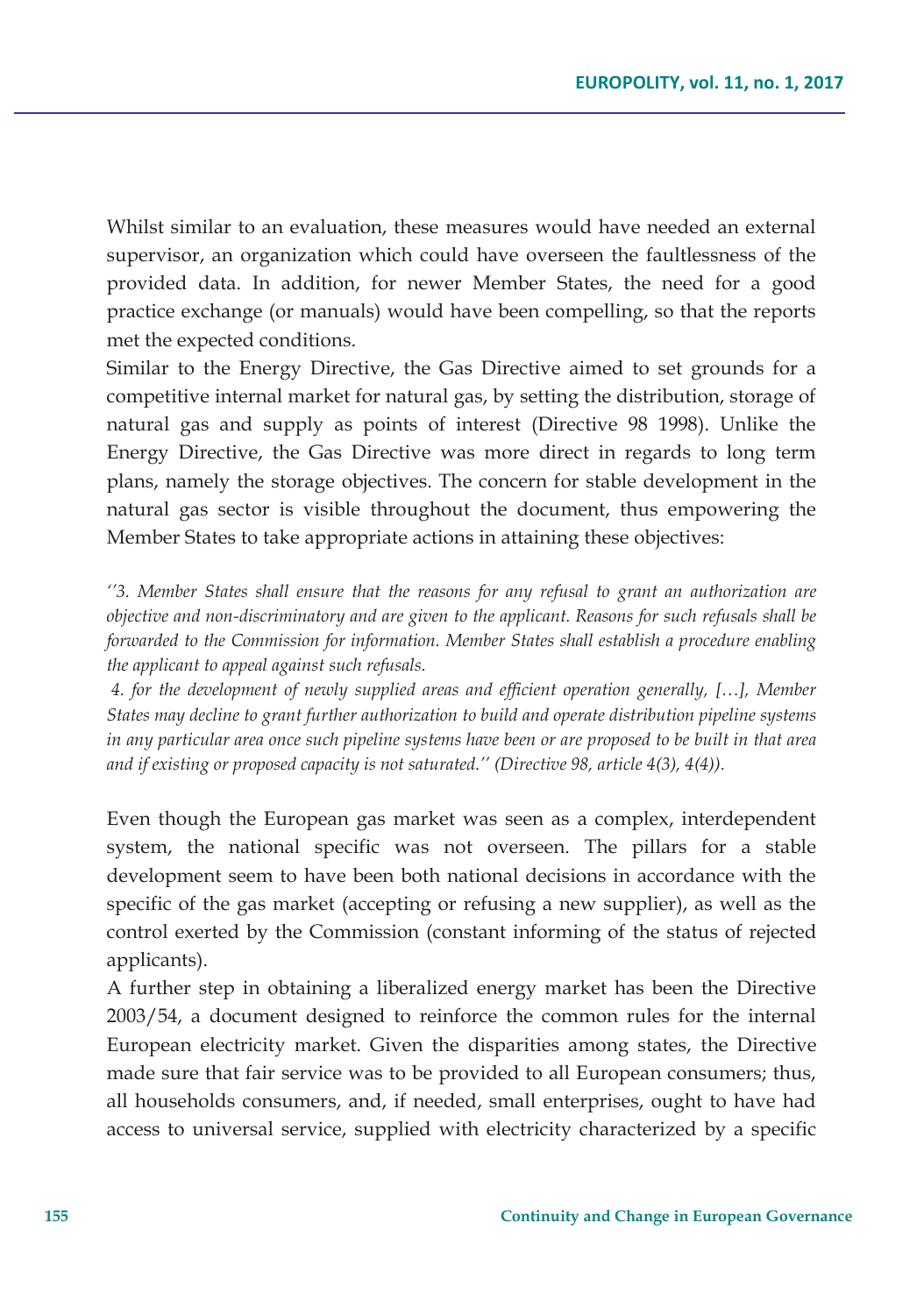quality (Directive 2003, article 3). In terms of authorization power, Member States were allowed to set criteria that would encourage the construction of new capacity providers on their territory, criteria that may have encompassed:

*''a) the safety and security of the electricity system, installations and associated equipment; b) protection of public health and safety; c) protection of the environment; d) land use and siting; e) use of public ground; f) energy efficiency; g) the nature of primary sources'' (Directive 2003, article 5).* 

The prior mentioned criteria represent a step forward for the manner in which an efficient market was understood, because there could be observed a shift in focus – the appearance of energy efficiency and the question concerning the nature of primary sources as variables in the decision making process. In order to ensure the efficiency of the proposed new regulations, the Directive mentioned the rules that were to be applied to regulatory authorities. Hence, Member States were allowed to appoint one (or more) regulatory authorities, independent actors, which, in the long run, would ensure of the efficient functioning of the market (Directive 2003, article 23(1)).

In the following years, the liberalization framework has been strengthened through the help of the Treaty of Lisbon in 2007. The Treaty mentions that shared competences are to be developed between Member States and the European Union in several areas, including energy and trans-European networks (Treaty of Lisbon 2007, article 2c). Moreover, similar to risk case scenarios, the role of the European actors seems to be broadened:

*'' In Article 100, paragraph 1 shall be replaced by the following:* 

*'1. Without prejudice to any other procedures provided for in the Treaties, the Council, on a proposal from the Commission, may decide, in a spirit of solidarity between Member States, upon the measures appropriate to the economic situation, in particular if severe difficulties arise in the supply of certain products, notably in the area of energy.' (Treaty of Lisbon 2007, 72).*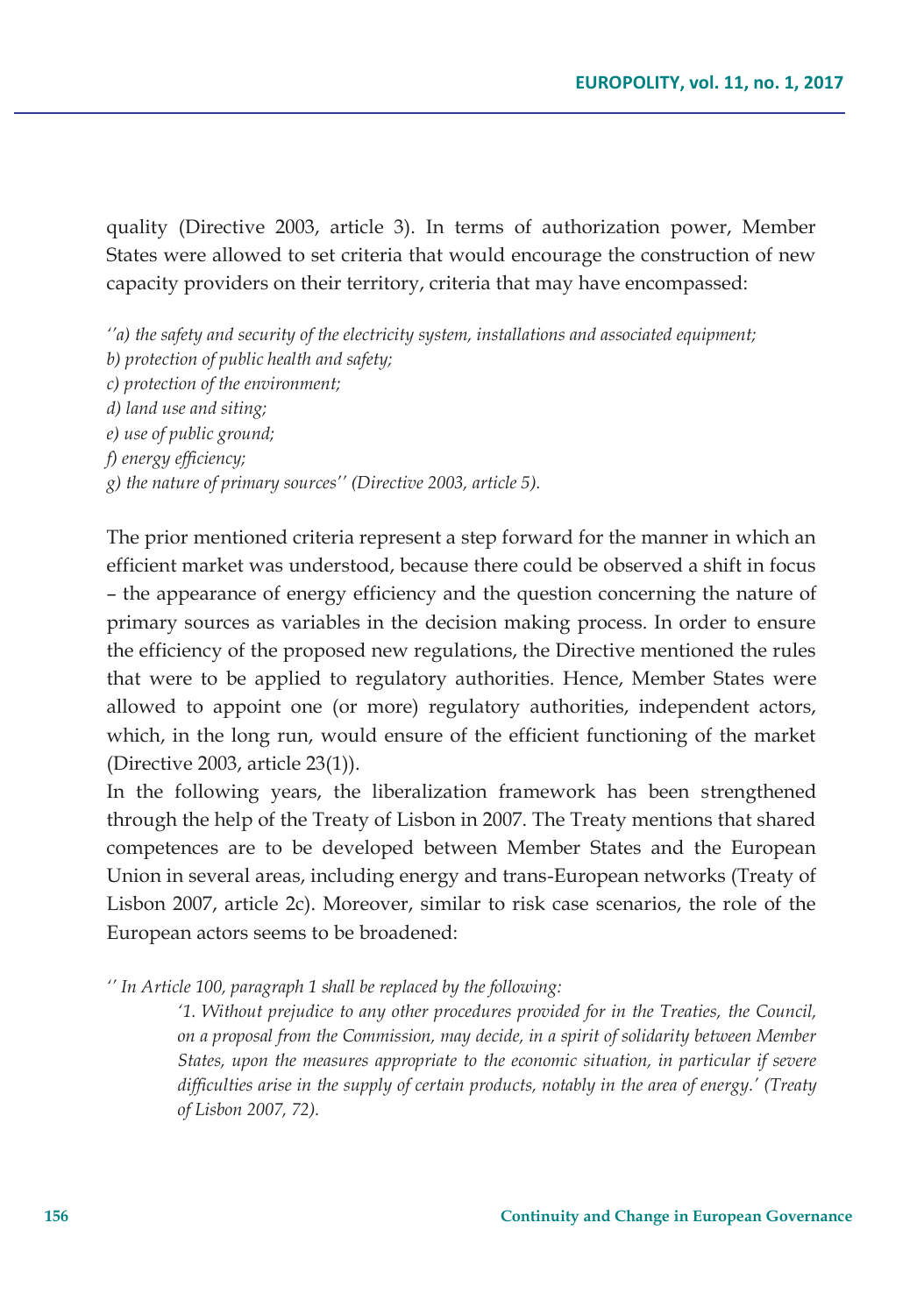Effective measures can be taken the data provided suffices the need for information.

This is why the reports on regular estimates that were established in the Energy Directive could represent an important basis for strategic decisions in case of difficulties in distribution. Moreover, the Council was given decision power, action that eventually leads to a containment of possible threats to other states in case of scarce resources in the energy field. Moreover, the Treaty of Lisbon can be considered a blueprint for the development of the Energy union, because it depicts its evolution as a constant effort of striving to improve and preserve the environment as well as the internal market (Treaty of Lisbon, article 176a). In order to do so, activities such as ensuring the security of energy supply in the European Union, promoting the interconnection of energy networks, ensuring the proper functioning of the energy market, and advocating for energy saving and energy efficiency, as well as aiming to develop and use new forms of renewable energy, have been presented in the Treaty as mandatory (Treaty of Lisbon, article 176a).

The aforementioned conditions made it possible for the energy market to become more and more competitive (by using and developing new forms of renewable energy), and, in the same time, focused on the end-buyer (having a proper functioning market, means that regulatory mechanisms exists, and that the prices as well as the services provided are in the best interest of the buyer/consumer).

2016 represented another milestone in the process of establishing an in-depth, fully functioning, liberalized energy market all over the European Union. The document Clean Energy For All Europeans reinforced the idea that the Energy Union represents an important part a sustainable transition towards a low carbon economy (Clean Energy For All Europeans 2016, 3). In addition, it delineates the vulnerable consumer, as well as the energy poor one, as important actors in the process of ensuring access to clean and competitive energy (Clean Energy For All Europeans 2016, 3). Similar with the previous Directives in the field, the micro-level, particularly the consumers, are of great significance when outlining comprehensive energy strategies. A shift in paradigm can be observed in the case of the three goals established as priorities:

*'' Putting energy efficiency first*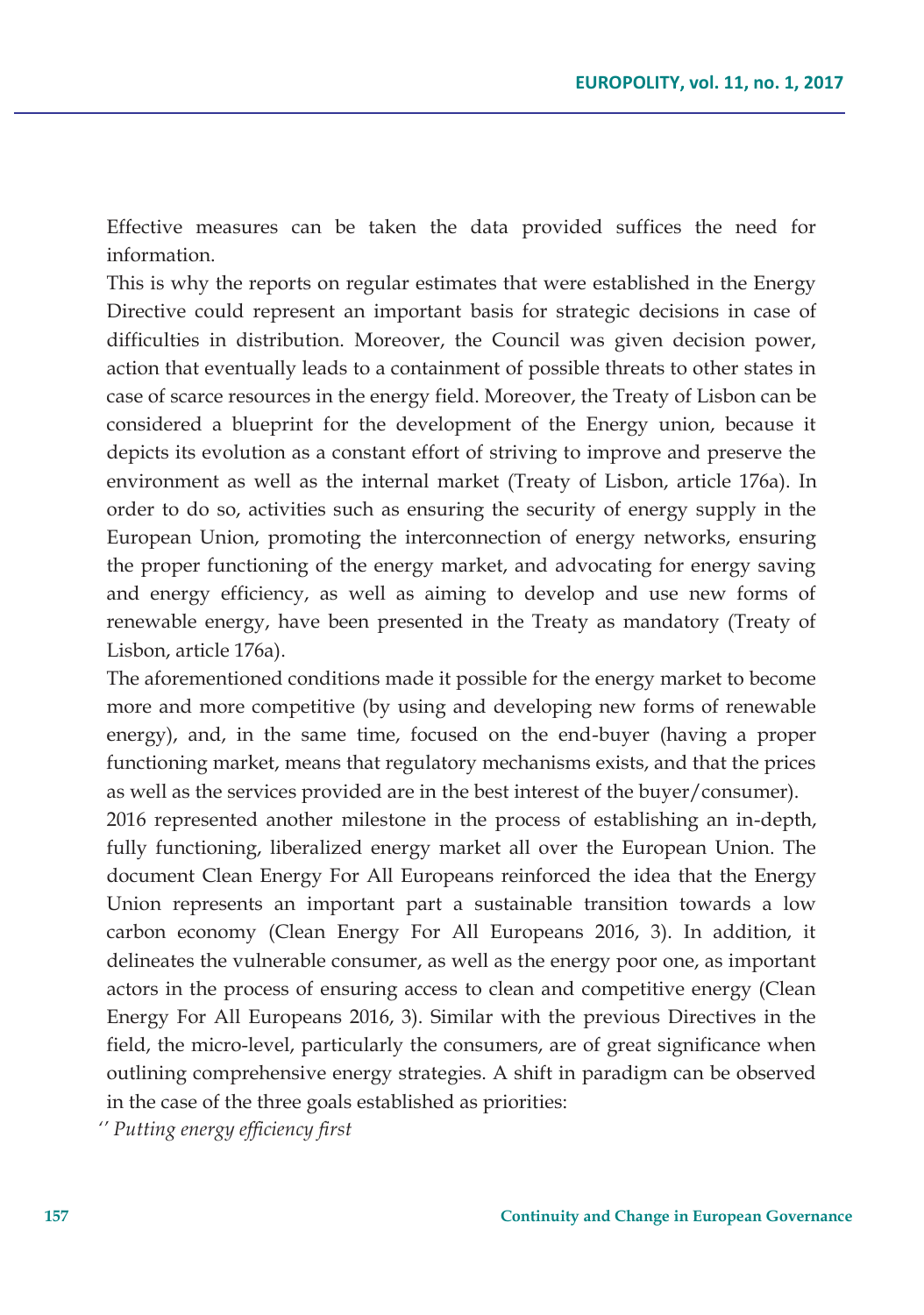*Achieving global leadership in renewable energies Providing a fair deal for consumers'' (Clean Energy For All Europeans 2016, 3).* 

The aforementioned objectives can be regarded as the expression of an interconnected market, ready for the fine print of the process. The actions implied in the course of attaining these objectives are different from the steps recommended in the first Directives; specifically, there can be observed a shift from the interest in developing a sustainable infrastructure towards claiming leadership (and know-how) in the energy field, as well as implementing reliable and stable quotas for consumers.

| ----------- |            |       |        |        |
|-------------|------------|-------|--------|--------|
| Year        | <b>USA</b> | China | Turkey | Russia |
| 2012        | 2.2        | 1.1   | 0.9    | 2.1    |
| 2013        | 1.9        | 1.1   | 1.0    | 2.2    |
| 2014        | 1.3        | 1.1   | 1.1    | 2.6    |
| 2015        | 1.7        | 1.0   | 1.0    | 3.5    |

**Table no 1.** Electricity prices in the European Union / ratio to the prices other countries

*Source: Energy prices and costs in Europe 2015, p. 10* 

Out of its biggest partners on the energy market, the prices of electricity in Europe have encountered a valuable advancement in relation to the prices in USA (if in 2012 in Europe prices were 2.2 times bigger than in USA, in 2015 there can be seen a decrease of 0.5 points of ratio) and with Russia (dissimilar to the case of the USA, from 2012 to 2015 there has been an increase of 1.4 points of ratio). One possible explanation for these modifications could be the diverse nature of the energy production infrastructure in Europe (gas, coal, green energy).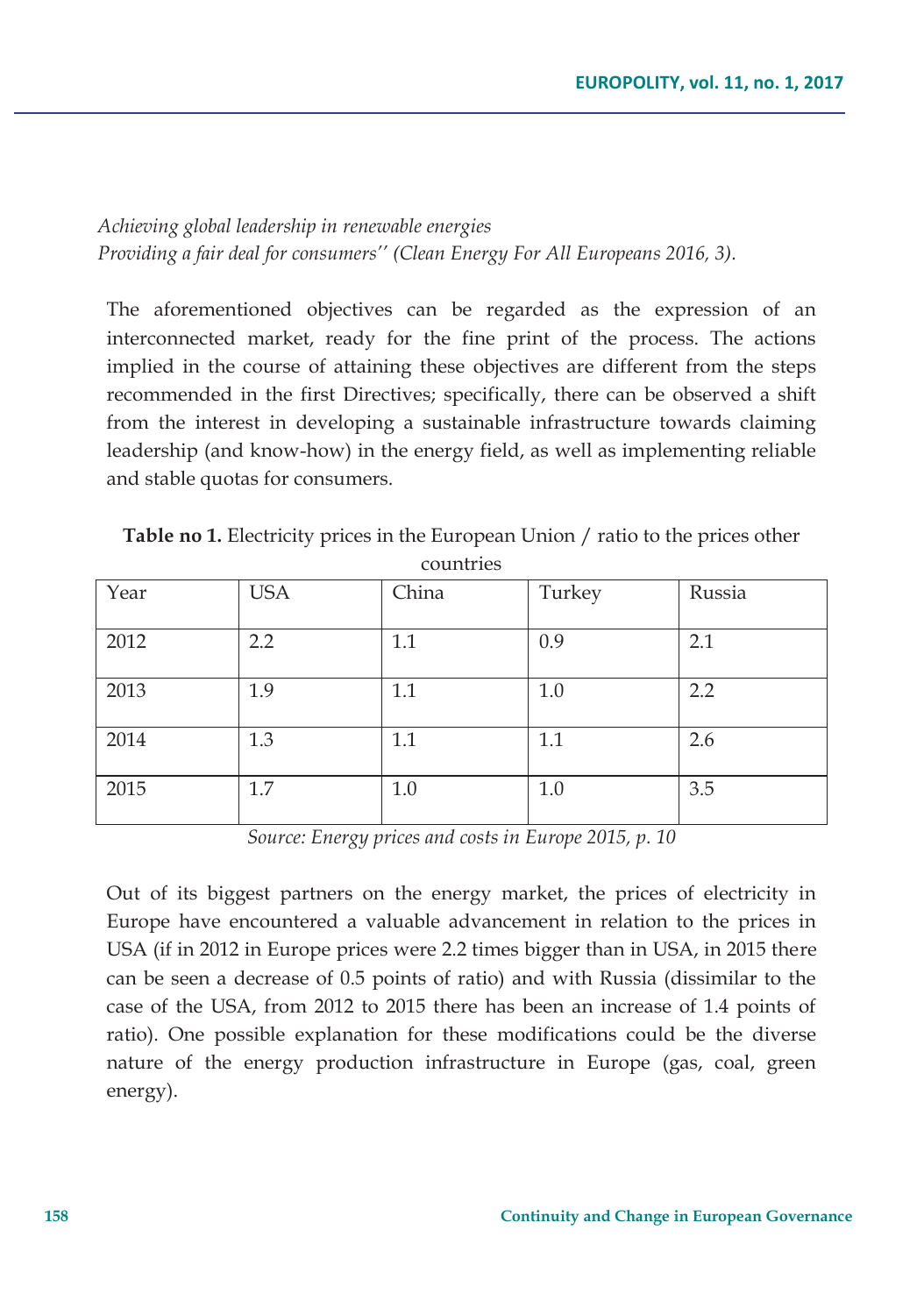| (excluding it rits and taxes)/ and of intastriction – care/knowall – hour |                 |                 |                 |          |                 |                 |                 |
|---------------------------------------------------------------------------|-----------------|-----------------|-----------------|----------|-----------------|-----------------|-----------------|
| Country                                                                   | $2013 -$        | $2013 -$        | $2014 -$        | $2014 -$ | $2015 -$        | $2015 -$        | $2016 -$        |
|                                                                           | 1 <sup>st</sup> | 2 <sub>nd</sub> | 1 <sup>st</sup> | 2nd      | 1 <sup>st</sup> | 2 <sub>nd</sub> | 1 <sup>st</sup> |
|                                                                           | semeste         | semeste         | semeste         | semeste  | semeste         | semeste         | semeste         |
|                                                                           | $\mathbf r$     | r               | $\mathbf r$     | r        | $\mathbf r$     | $\mathbf r$     | $\mathbf{r}$    |
| Bulgaria                                                                  | 0.0771          | 0.0735          | 0.0689          | 0.0746   | 0.0785          | 0.0798          | 0.0797          |
| France                                                                    | 0.1051          | 0.1105          | 0.1064          | 0.1164   | 0.1111          | 0.1113          | 0.1087          |
| German                                                                    |                 |                 |                 |          |                 |                 |                 |
| y                                                                         | 0.1493          | 0.1489          | 0.1435          | 0.1440   | 0.1431          | 0.1427          | 0.1388          |
| Hungar                                                                    |                 |                 |                 |          |                 |                 |                 |
| y                                                                         | 0.1061          | 0.1019          | 0.0946          | 0.0902   | 0.0887          | 0.0902          | 0.0877          |
| Poland                                                                    | 0.1155          | 0.1121          | 0.1107          | 0.1097   | 0.1125          | 0.1105          | 0.1037          |
| Romani                                                                    |                 |                 |                 |          |                 |                 |                 |
| a                                                                         | 0.0890          | 0.0896          | 0.0910          | 0.0906   | 0.0927          | 0.0938          | 0.0914          |
| Spain                                                                     | 0.1752          | 0.1787          | 0.1702          | 0.1861   | 0.1815          | 0.1864          | 0.1718          |
| Europea                                                                   |                 |                 |                 |          |                 |                 |                 |
| n Union                                                                   | 0.1368          | 0.1386          | 0.1373          | 0.1397   | 0.1402          | 0.1419          | 0.1353          |
|                                                                           |                 |                 |                 |          |                 |                 |                 |

**Table no 2.** Electricity prices for domestic consumers in the European Union (excluding levies and taxes)/ unit of measurement – euro/kilowatt – hour

*Source: EUROSTAT* 

We can see that the disparities between Member States are still present, especially in the prices paid by domestic consumers for electricity. These disparities can be explained by taking into consideration specific attributes for each country; for example, energy production in countries that do not have a well prepared infrastructure (such as Bulgaria and Romania) must acquire energy at high rate prices. Moreover, the number of suppliers on the market may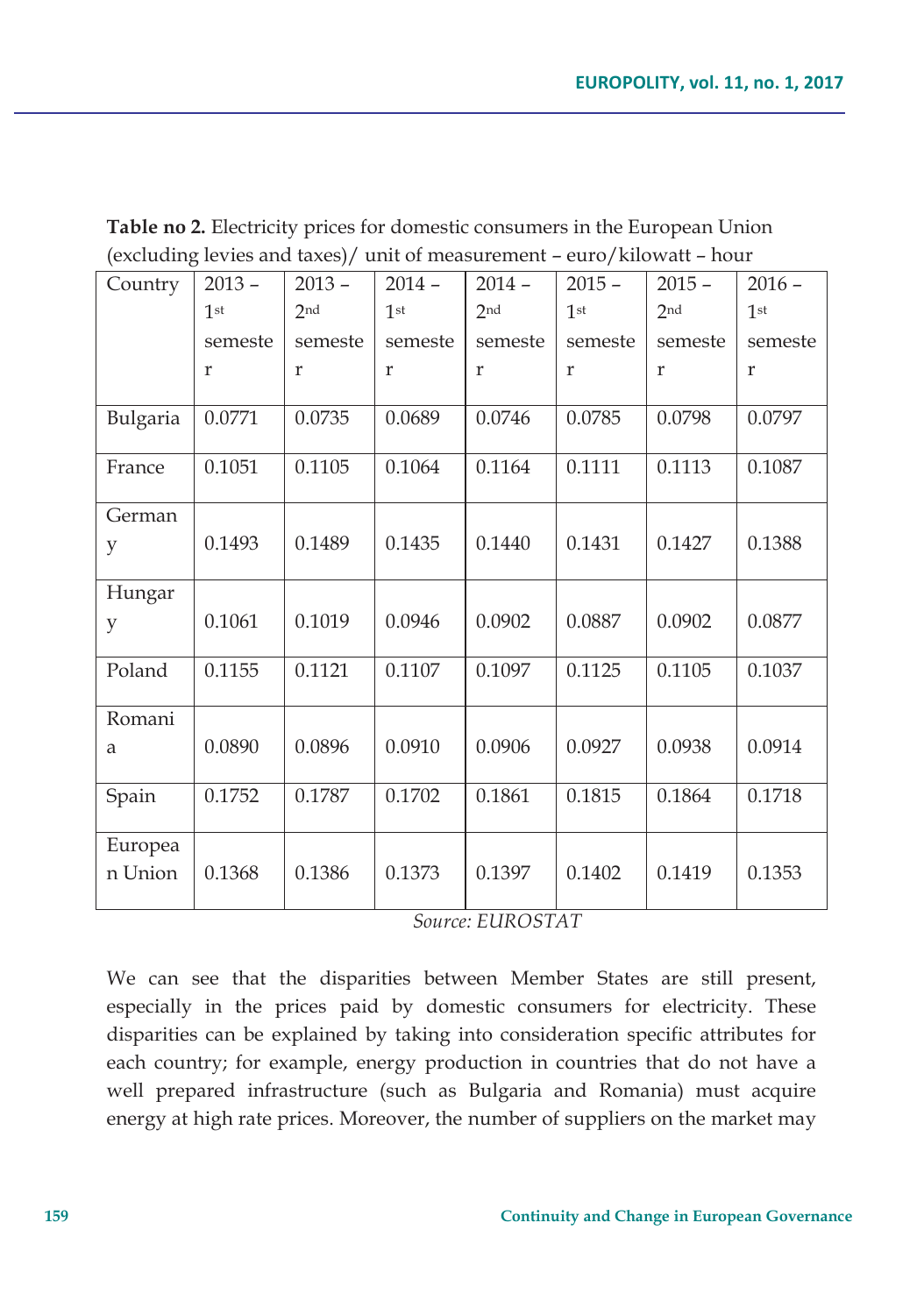be another explanation for the diverse prices attained at European level (the more suppliers, the lower the prices). In 2016, Romania, Bulgaria, France, Hungary and Poland paid below the average of the European Union, whereas consumers from Germany and Spain paid above the average prices. Even though the average prices decreased from the first semester of 2013 with 0.0015 in 2016, three Member States are characterized by an increase in prices, as follows: Bulgaria (plus 0.0026), France (plus 0.0036), and Romania ( plus 0.0024), making the liberalization process a complex one, in regards to the trends in prices at European level.

In accordance with the difference between Member States, in the same year a Directive of the European Parliament and of the Council has been presented in order to amend the Directive 2012/27/EU on the subject of energy efficiency. The end-consumer, more exactly the vulnerable one, was at the centre of this document, paper that states:

*''Improvements to the energy efficiency of buildings should benefit in particular consumers affected by energy poverty. Member States can already require obligated parties to include social aims in energy saving measures, in relation to energy poverty, and this possibility should now be extended to alternative measures and transformed into an obligation while leaving full flexibility to Member States with regard to the size, scope and content of such measures […]'' (Directive of the European Parliament and of the Council 2016, article 12).* 

This time, urban planning and alternative actions became pillars for a better energy market, a market that can be regulated by the Member State as long as it falls in line with the European proposed measures. Although the vulnerable consumer has not been characterized in this document with specific variables (for example, income) this can be explained when considering the fact that the average income differs from state to state, making it impossible for the Parliament to establish a fair profile for this type of consumer.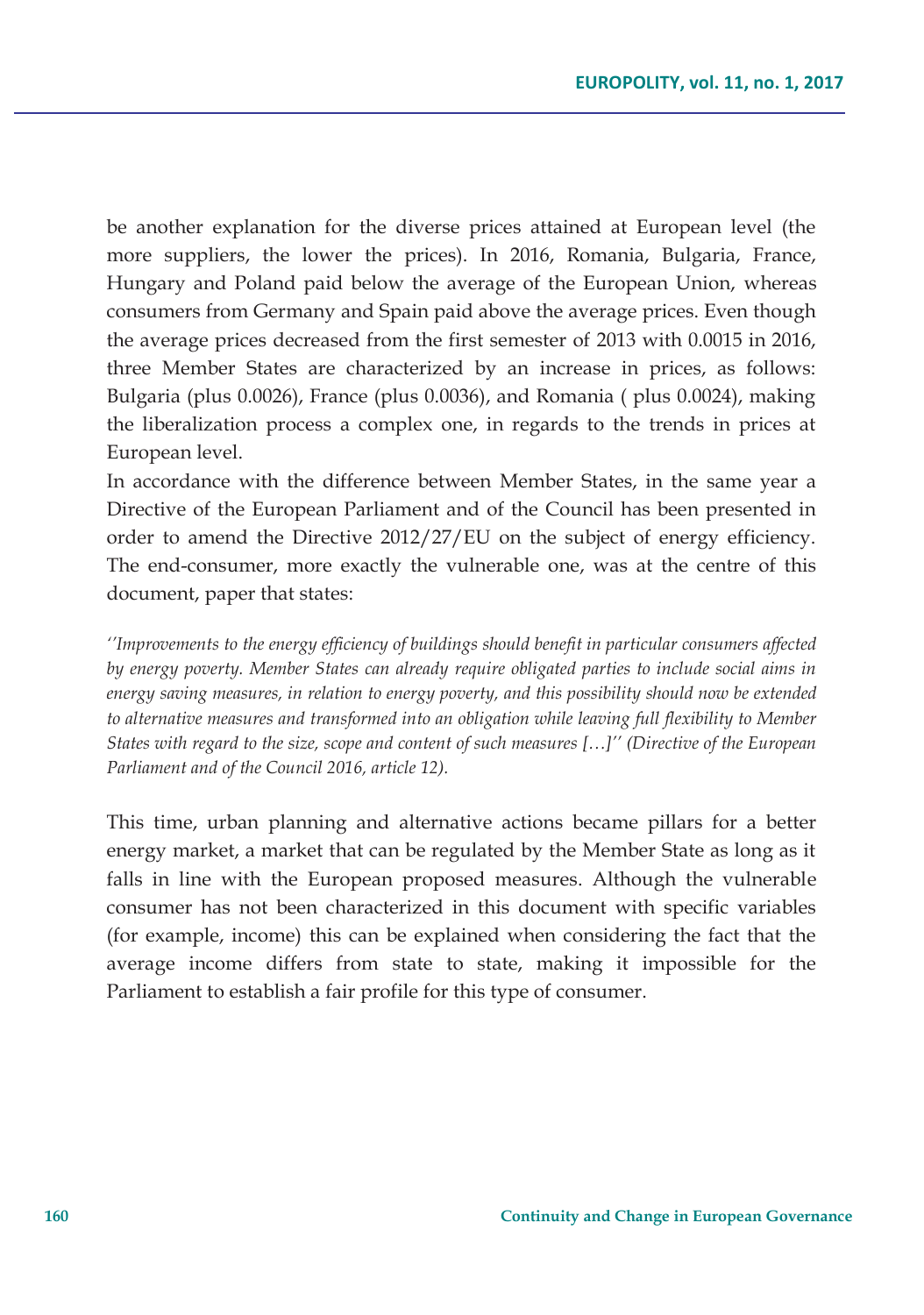# **3. STRATEGIC APPROACHES. ENERGY EFFICIENCY AND LONGTERM PLANS**

Taking into consideration the fact that each Member State has its own unique way of dealing with measures that concern the energy policy, it suffices to state that there exists an urgent need for a systematic approach in terms of strategies that are to be implemented at national level.

A first step in tackling the energy efficiency has been the Action Plan published in 2006, an initiative that has set the basis for a more efficient market, as well as encouraged interested actors from the energy field to change their behaviour. In doing so, six measures have been proposed in the Action Plan, as follows: improving energy transformation, improving energy performance, limiting the costs linked to transport, adapting international partnerships, changing behaviour, as well as a closer look at the financing, incentives and fares aspects (European Commission, 2006). In terms of energy transformation, the document proposes a strategy composed of mixed actions such as implementing good practices for suppliers, as well as for distributors of energy, and developing energy efficiency requirements for facilities that operate with less than 20 megawatts of power (European Commission, 2006). As depicted, these measures were designed to reshape the business sector, making it competitive. In doing so, extra measures such as evaluations of the current distribution corridors and existing infrastructure were needed so that the proposed good practices could be implemented at both micro and macro level.

The improvement of the energy performance has been understood as a need for both a consumer-focused system and standards for appliances (European Commission, 2006). Whilst the first implied that energy performance could be evaluated by consumers, the latter meant designing standards in order to attain the improvement of the energy yield for 14 groups of products (European Commission, 2006). Moreover, heat loss represented a point of interest at that time (European Commission, 2006). Unlike the energy transformation article, the measures proposed in the field of energy performance were designed both for the business sector, as well as for the consumer, leading to a more educated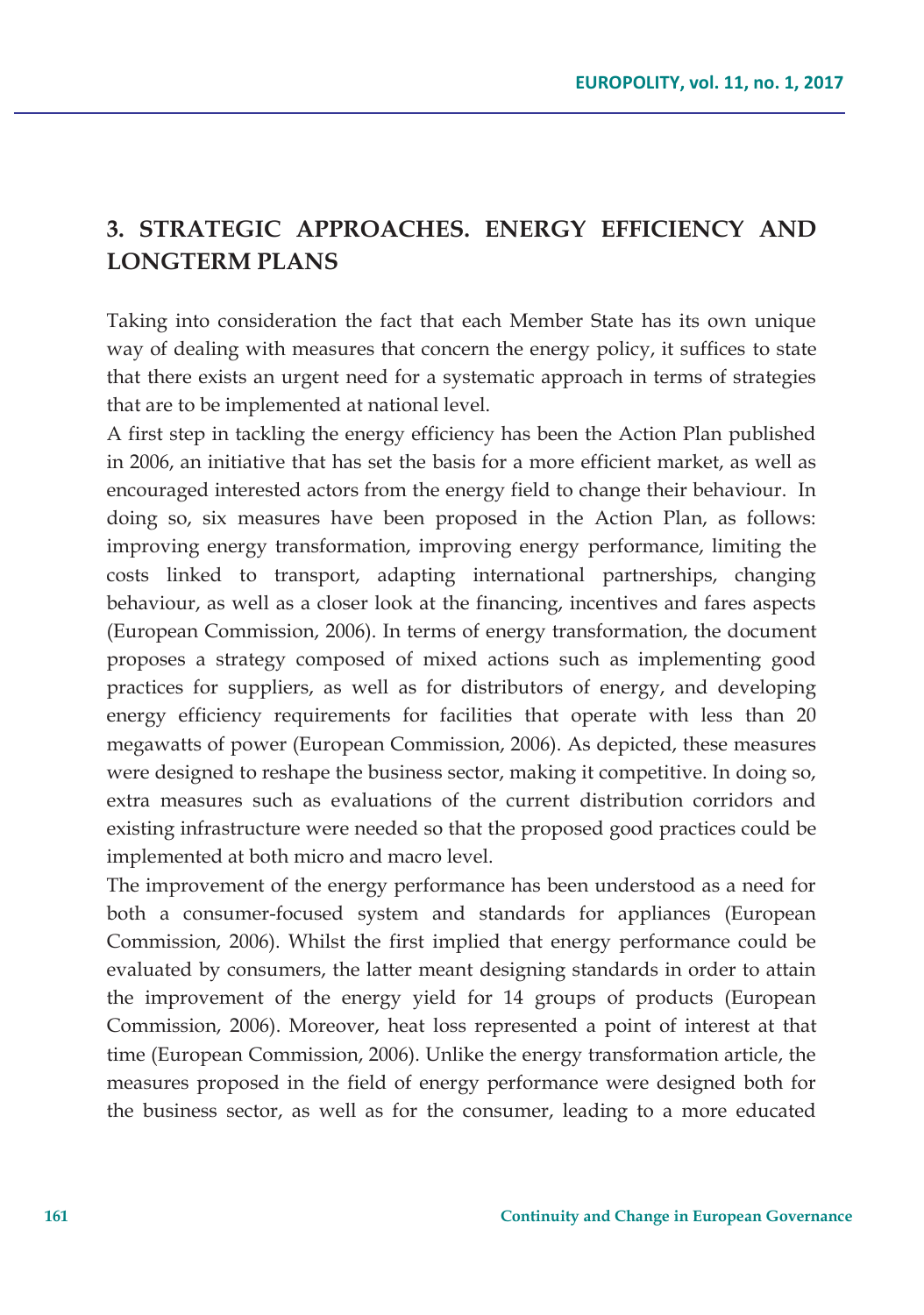actor, hence empowering the consumer with skills that enable him to make right decisions.

On the infrastructure level, the document enforces a new perspective, one that promotes cleaner alternative transport for energy, as well as further development in the Urban Planning throughout cities around the European Union (European Commission, 2006). Dissimilar with the previous actions, the one concerning infrastructure bolsters the linkage of two pillars – urban planning and transport, setting the prerogatives for further development. Still, the differences in terms of innovation capacity, available technology and existing funds for this measure in all the European cities lead to different timeframes of implementation. In close relation with the prior measure, the action which strives to limit the costs linked to transport, key performance indicators such as cleaner alternative transport and reducing the polluting car emissions have been established (European Commission, 2006).

The following two areas proposed for improvement, incentives and financing, as well as changing the behaviour, were tailored specific for the micro-level, as an incentive for this sector. Specifically, the financing aspect was designed for the banking sector which would have been a promoter for medium enterprises, as well as large businesses that provided energy efficiency solutions, whereas the changing behaviour consisted of a strategy aimed to educate increase awareness of the consumer (European Commission, 2006). From the above mentioned consideration, an educated consumer appears to be an objective for the strategy that aims to establish a more efficient way of consuming and producing energy. On the other hand, each consumer abides its country regulation, as well as the quotas practiced by the suppliers in his area. This is why, when dealing with the education of the consumer, the diversity of the European energy markets must be considered a starting point for further analysis in the communication strategies. In Romania, for example, the Regulation no. 69/2009 concerning the Regulation of electric energy labelling was specifically designed towards educating Romanian consumers; its purpose was to inform the consumer in terms of energy production, as well as its impact on the environment (ANRE, 2009).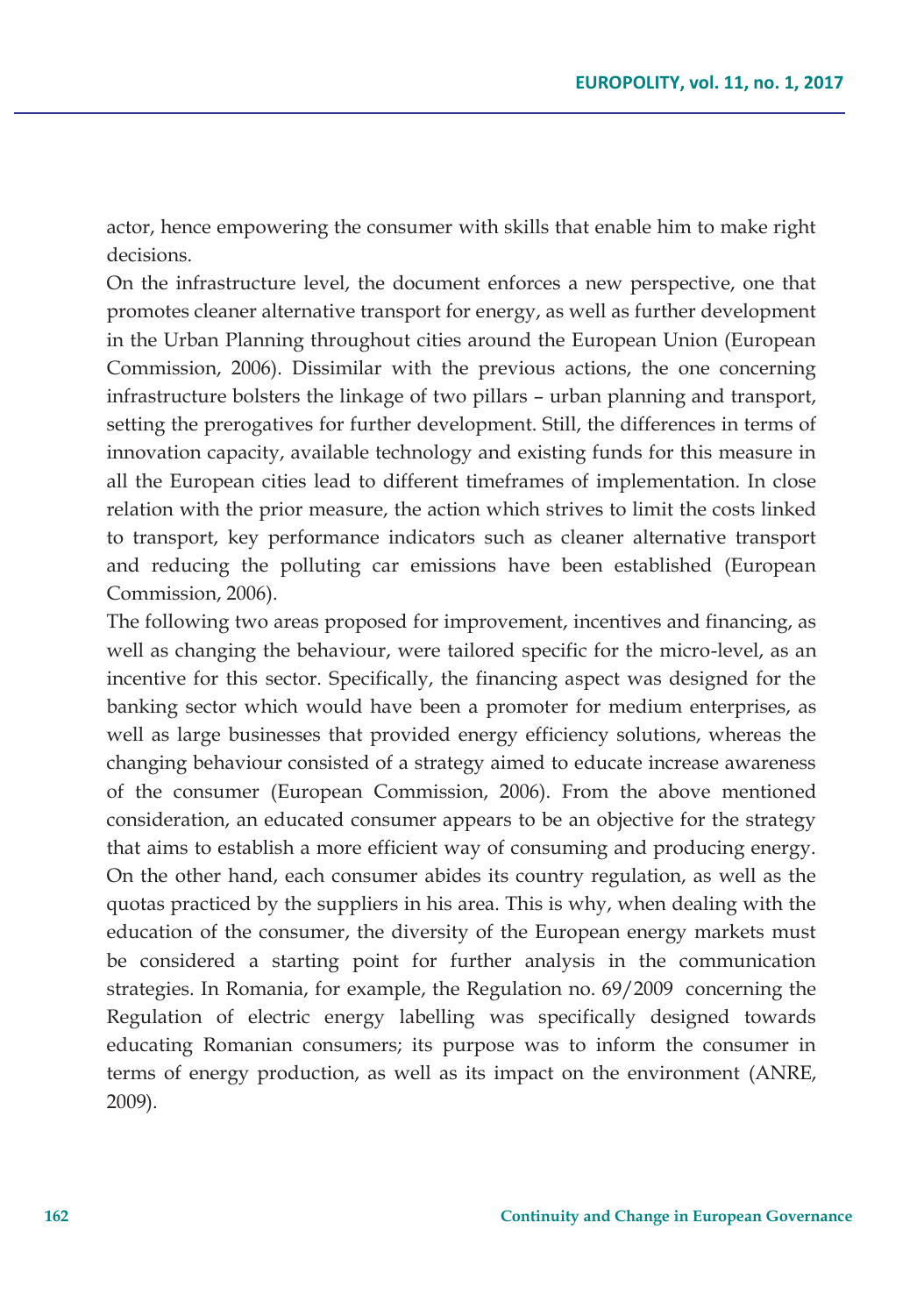The last measure, the development of international partnerships pin points trade policies, agreements and treaties as key performance indicators for an in-depth usage of technologies and techniques in the field (European Commission, 2006). Moreover, stable partnerships set the grounds for a functional energy market, one that can tackle ongoing risks, such as scarce internal resources, with the help of outside actors (other states with the capacity of sustaining the renewable energy consumption at fair prices; for example, Norway).

In 2009, the both the European Parliament and the Council of Europe have drafted a Directive with the purpose of promoting and encouraging the use of renewable energy sources. In this document, it is stated the fact that there is a need for transparent and clear criteria, criteria that are to be used when calculating the energy obtained from renewable sources (European Parliament 2009, 11). Moreover, the same document suggests that new forms of energy should be taken into consideration as renewable ones, as follows: salinity gradients, ocean thermal energy gradients, tides, marine currents and others (European Parliament 2009, 11). Extending the criteria for new types of energy sources means encouraging more Member States to develop, on the long run, coherent action plans for efficient management. On the other hand, not all states will have this advantage, because geographical factors such as climate and location will have a big impact; for example, states as the Czech Republic or Austria do not have marine potential, nor one that resides from ocean sources. This problem seems to be settled in the same document, given the fact that a new form of energy, namely biogas installations, is suggested as a point of interest for further development (European Parliament 2009, 12). By using this type of installations, agricultural materials become an important part in the renewable energy strategy (European Parliament 2009, 12). The latter stated approach means that a strategy for renewable energy cannot, and must not, be drafted without an ex-ante evaluation of the agricultural sector's capacity of sustaining such approaches. Thus, joint actions from both sectors would enable a coherent development of infrastructure, as well as establish a set of good practices for the micro-management of facilities (for both fields: agricultural and energy).

In terms of national targets, the document establishes for the year 2020 a 10% share in transport of energy obtained from renewable sources, as well as a 20%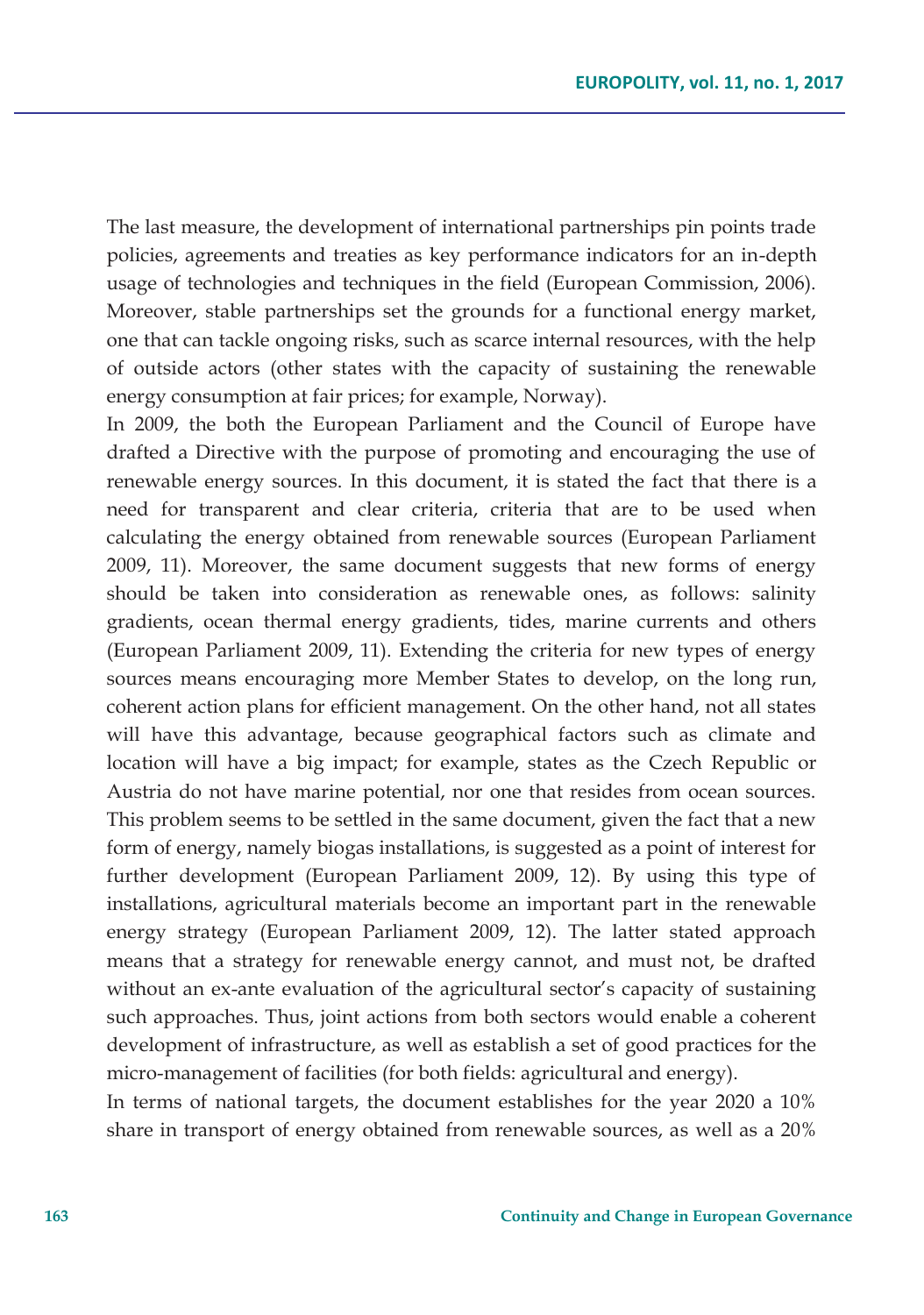share for the same type of energy used in consumption (European Parliament 2009, 13). Even though this percentage can be attained over time through incremental measures, the differences in terms of technological capacity, as well as innovation factors, between Member States could lead to a failure of such desiderates in certain states. For example, in Romania, in 2015, the electric energy delivered throughout the year was characterized as follows: 13.68% gas, 27.36% hydropower energy, 26.89% coal, 2.43% solar energy, 11.03% wind energy, 0.72% biomass, 17.83% nuclear energy and 0.06% oil fuel (ANRE, 2016); whereas in 2009 the energy market had a different aspect, as follows: 11% gas, 37% solid fuels, 2% liquid fuel, 29% hydropower energy, 21% nuclear energy (ANRE, 2009). Analysing the prior mentioned data, we can observe an increased tendency towards delivering solar energy, with +2.43% in seven years, as well as an increase of +11.03% in wind energy.



The European Innovation Scoreboard places Romania and Bulgaria as the least innovator Member States in the European Union. One possible explanation for this situation could be the lack of interest towards investing in infrastructure or research. With a similar track record, both states have the needed geographical preconditions to implement the renewable energy strategy. But, taking into the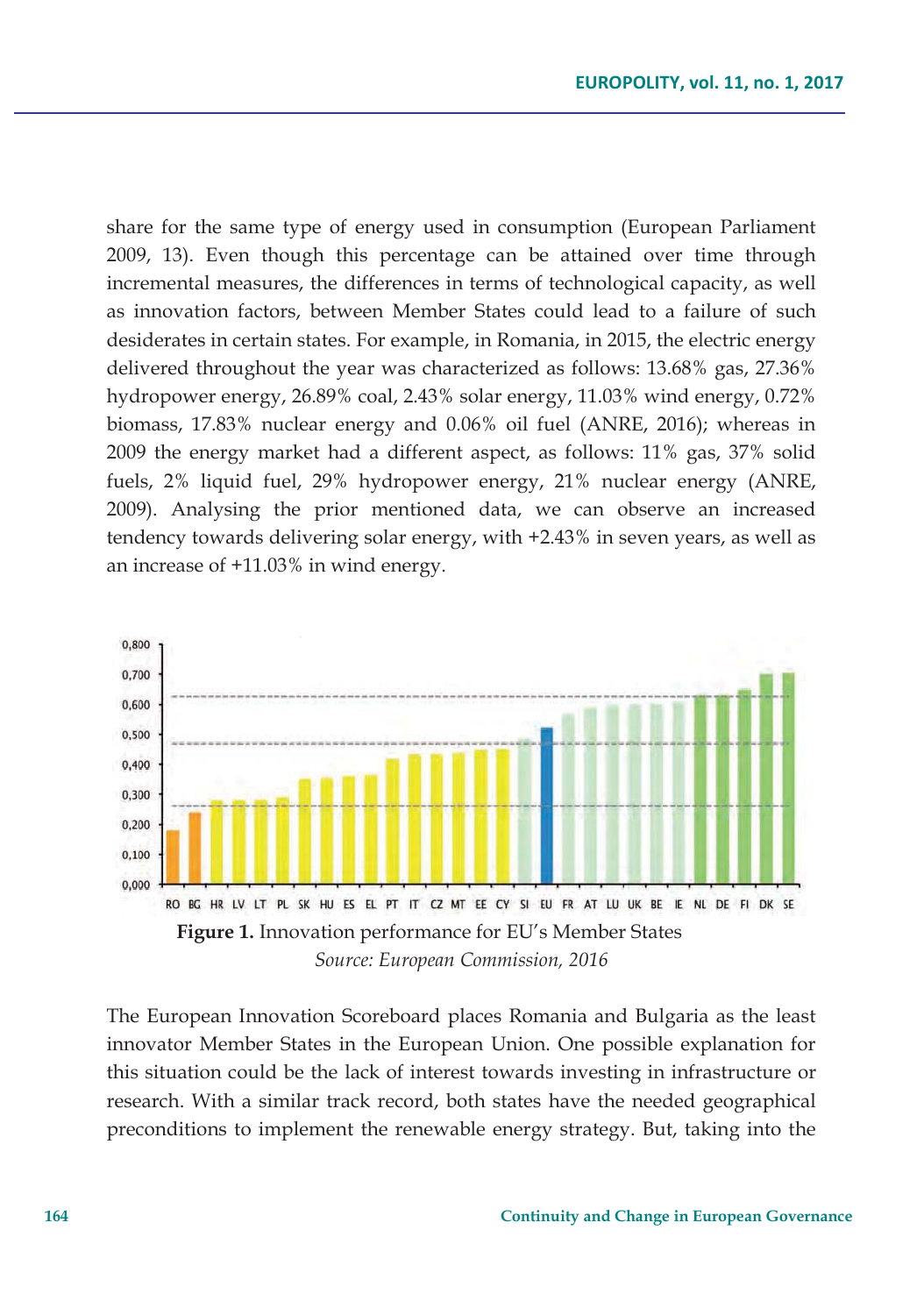consideration the fact that neither of these actors strive for development in the field of innovation, a valid question arises: how feasible is it for a country that does not invest in innovation to implement, and develop, the appropriate technology for efficient alternative energy?

 Given the high importance of infrastructure in the development of a fully liberalized and integrated European energy market, 2016 has been the year when the European Commission had prepared a document consisting of 195 energy infrastructure projects that were to be advanced. Out of the 195 proposals, some concern interconnections, while others promote the mere appropriate development of alternative routes for energy distribution, as follows:

| No.            | Outcome                                                                      | Specific measures                                                                                                                               |
|----------------|------------------------------------------------------------------------------|-------------------------------------------------------------------------------------------------------------------------------------------------|
| $\mathbf{1}$   | Priority Corridor Northern<br>Seas Offshore Grid - NSOG                      | Interconnecting the United Kingdom and Belgium for<br>the first time                                                                            |
|                |                                                                              | Increase capacity among Germany, the Netherlands<br>and Denmark                                                                                 |
|                |                                                                              | Increase transmission amplitude amid Ireland, France<br>and the United Kingdom                                                                  |
| $\overline{2}$ | Priority Corridor North-<br>South Electricity<br>Interconnections in Western | Internal line in Austria in order to upsurge the<br>capacity of the German - Austrian border                                                    |
|                | Europe - NSI West<br>Electricity                                             | Interconnecting Belgium and Germany                                                                                                             |
|                |                                                                              | Integration of renewable energy and an increase in the<br>transmission capacity by developing a cluster corridor<br>North-South-West in Germany |
|                |                                                                              | Projects aimed to stimulate the usage of renewable<br>energy among Northern Ireland and Ireland                                                 |
|                |                                                                              | Escalate the transmission capacity amidst Italy and                                                                                             |

### **Table no 4. Key development projects proposed for the European Union**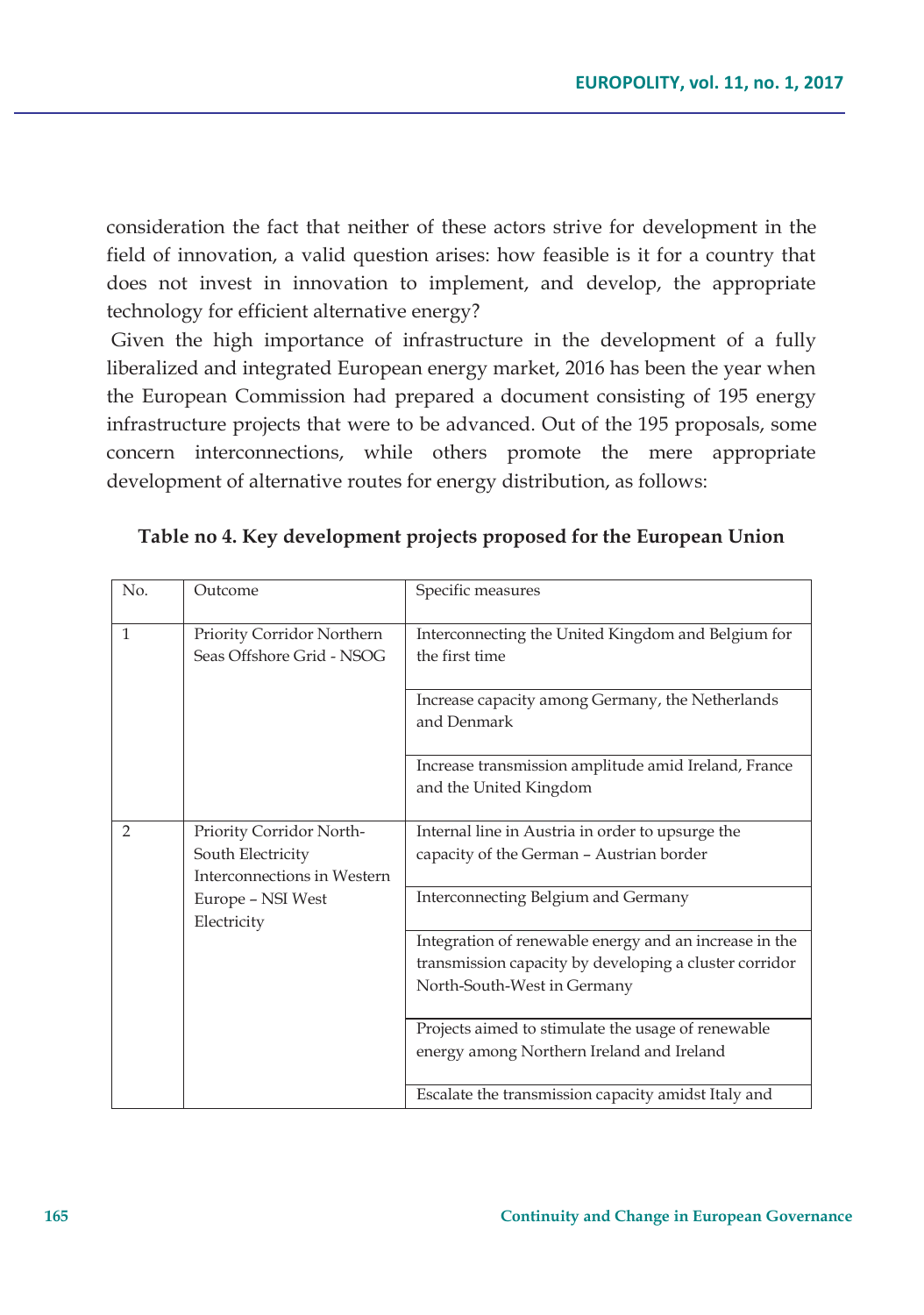|   |                                                                              | Switzerland                                                        |
|---|------------------------------------------------------------------------------|--------------------------------------------------------------------|
|   |                                                                              | Projects targeted to stimulate the usage of renewable              |
|   |                                                                              | energy in Portugal, as well as advancing the                       |
|   |                                                                              | transmission capacity amidst Spain and Portugal                    |
|   |                                                                              | Storage projects designed for Germany and Austria                  |
|   |                                                                              | Upturn northern and western Belgium in terms of                    |
|   |                                                                              | transmission capacity                                              |
|   |                                                                              | Internal transmission lines in Spain so that an increase           |
|   |                                                                              | in transmission capacity with the Mediterranean can<br>be attained |
|   |                                                                              |                                                                    |
| 3 | Priority Corridor North-<br>South Electricity<br>Interconnections in Central | Reinforcing the interconnection amongst Austria and<br>Germany     |
|   | Eastern and South Europe -                                                   | Reinforcing the interconnection amongst Austria and                |
|   | NSI East Electricity                                                         | Italy                                                              |
|   |                                                                              | Reinforcing the interconnection amongst Bulgaria and               |
|   |                                                                              | Greece                                                             |
|   |                                                                              | Reinforcing the interconnection amongst Bulgaria and<br>Romania    |
|   |                                                                              | Reinforcing the interconnection amongst Slovenia,                  |
|   |                                                                              | Hungary and Croatia. Reinforcing the internal grid in<br>Slovenia  |
|   |                                                                              | Reinforcing the internal grid in Czech Republic                    |
|   |                                                                              | Cluster corridor in Germany in order to expand the                 |
|   |                                                                              | transmission capacity and to integrate renewable                   |
|   |                                                                              | energy                                                             |
|   |                                                                              | Boost the transmission capacity between Poland and                 |
|   |                                                                              | Germany                                                            |
|   |                                                                              | Boost the transmission capacity between Hungary and                |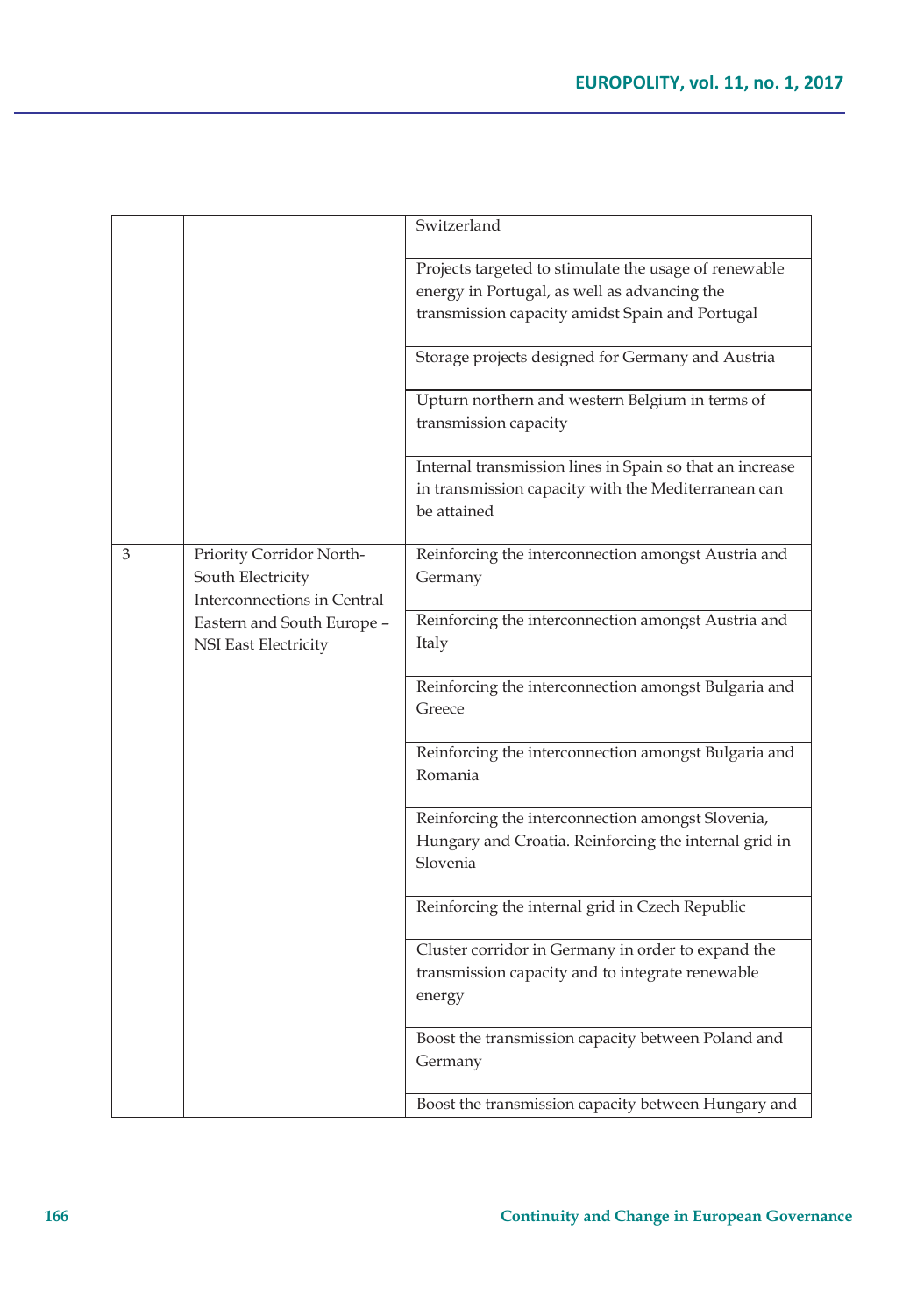|  | Slovakia                                     |
|--|----------------------------------------------|
|  |                                              |
|  | Hydro-pumped storages in Greece and Bulgaria |
|  |                                              |

*Source: European Commission 2016, p. 4* 

The above mentioned projects are a reflection for the capacity of innovation of each Member State, leading to two types of designs: interconnection amidst states and promoting the usage of renewable energy. The interconnection ventures are destined for states that are above the average of innovation capacity in Europe, as depicted in Figure 1, states such as Austria, Belgium and Germany. The same states appear to be of importance when promoting the usage of renewable resources in energy; in addition, Ireland, another strong innovator state, is taken into consideration for the increase of share of renewable energy resources in consumption. Even though Spain, Portugal, Slovakia and Hungary are considered to be below the average of innovation efforts in Europe, strong measures aimed to enforce the transmission capacity were introduced. Unlike the following states, Bulgaria and Romania, the least developed countries in terms of innovation, are not targeted for the usage of renewable energy, more as supported through efforts of interconnection, an action which, on the long run, ensure stability and more efficient transport routes; efficiency quantified in cost of transport, time, as well as technology that is being use in this sector. On the other hand, countries that produce too much green energy must be the key actors in preservation and efficient consumption strategies, so that the energy market could remain efficient even though the production surpasses the consumption capacity.

The EU's capacity of providing reliable long-term energy provisions can be questioned when taking into consideration the fact that most of the existing storage systems, in terms of electricity, have been designed with the sole purpose of storing overcapacity provided by nuclear and coal power stations (European Parliament 2015, 28). This is why, on the long run, a storage strategy would selfensure proper distribution, as well as a reliable resource for a needed action plan in case of scarce energy provisions. The development of technology and internal policies in terms of market regulation at European level can be translated in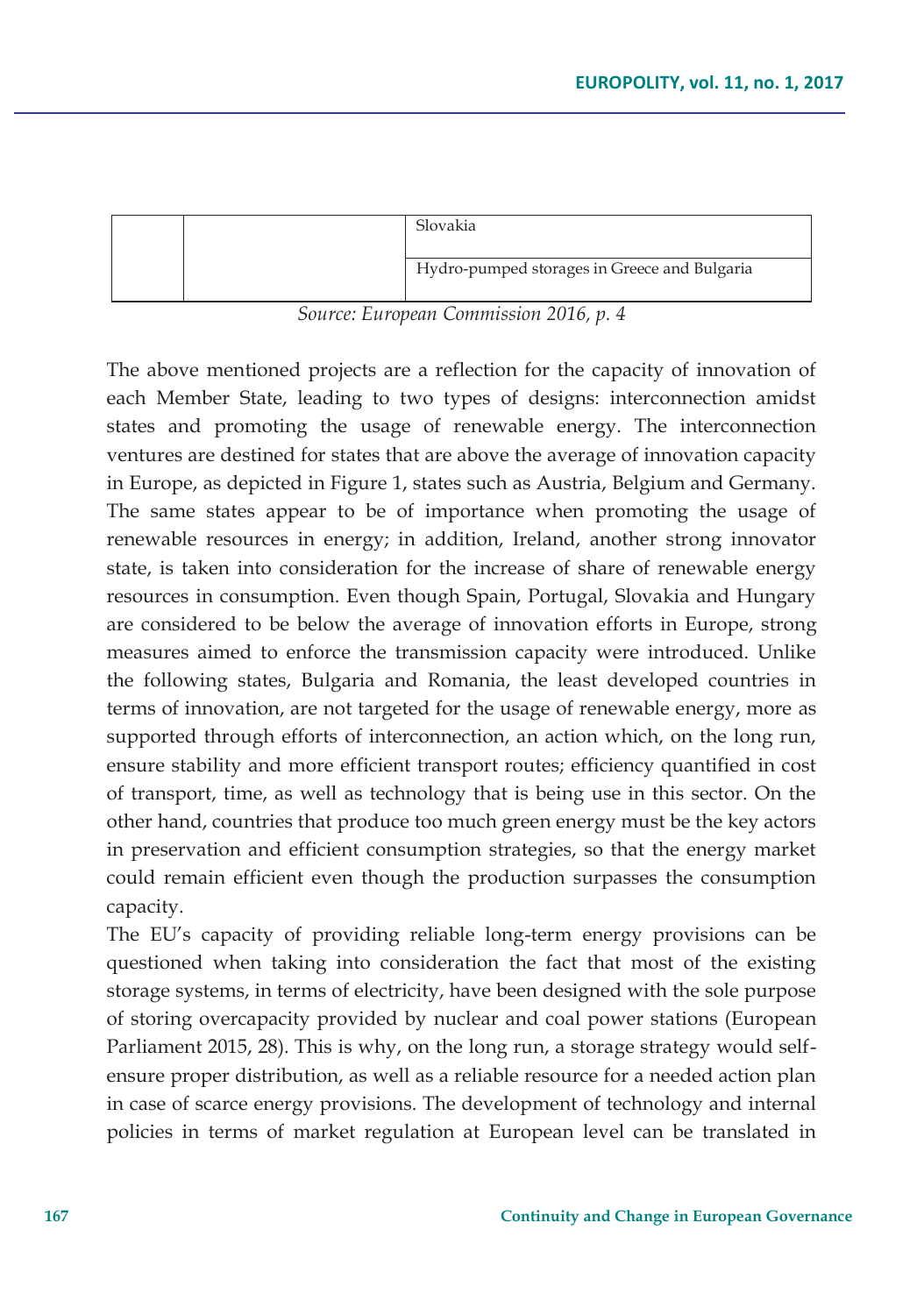specific approaches towards dealing with long term energy resources, but not stable ones. For example, the share of renewable energy at the EU level depends on each state's capacity of providing a stable amount of finite product. Moreover, the differences in terms of innovation capacity and investment rate that characterize each state, lead to variable renewable energy resources.

### **4. CONCLUSIONS**

In this paper I investigated the way in which the European energy framework decreases the gap between Member States (or why it fails to do so). By analysing both the strategies tailored for this sector, as well as the variables that directly influence the liberalization process, I was able to demonstrate that even though we are dealing with an ongoing process, certain Member States lack the necessary means of fully implementing the proposed framework. This is why disparities still occur in Member States such as Romania and Bulgaria, both being characterized by an inadequacy in terms of innovation activities. Moreover, the prices paid for electricity by the end-consumers in different Member States fluctuate, some of them being above the European average.

There is an urgent need for tailored measures that ensure the protection of poor energy consumers (or vulnerable ones), but, in the same time, the criteria used for identifying still needs amendments in accordance with economic and social factors that characterize each Member State. The answer to the question concerning to what extent can the liberalization process be considered an indepth one, as long as several disparities still arise at national level, is that at its current state, liberalization cannot be considered a fully implemented measure at European level; moreover, the presented disparities require further Action Plans and Directives to ensure fair prices and services for the end-consumer regardless of its residency.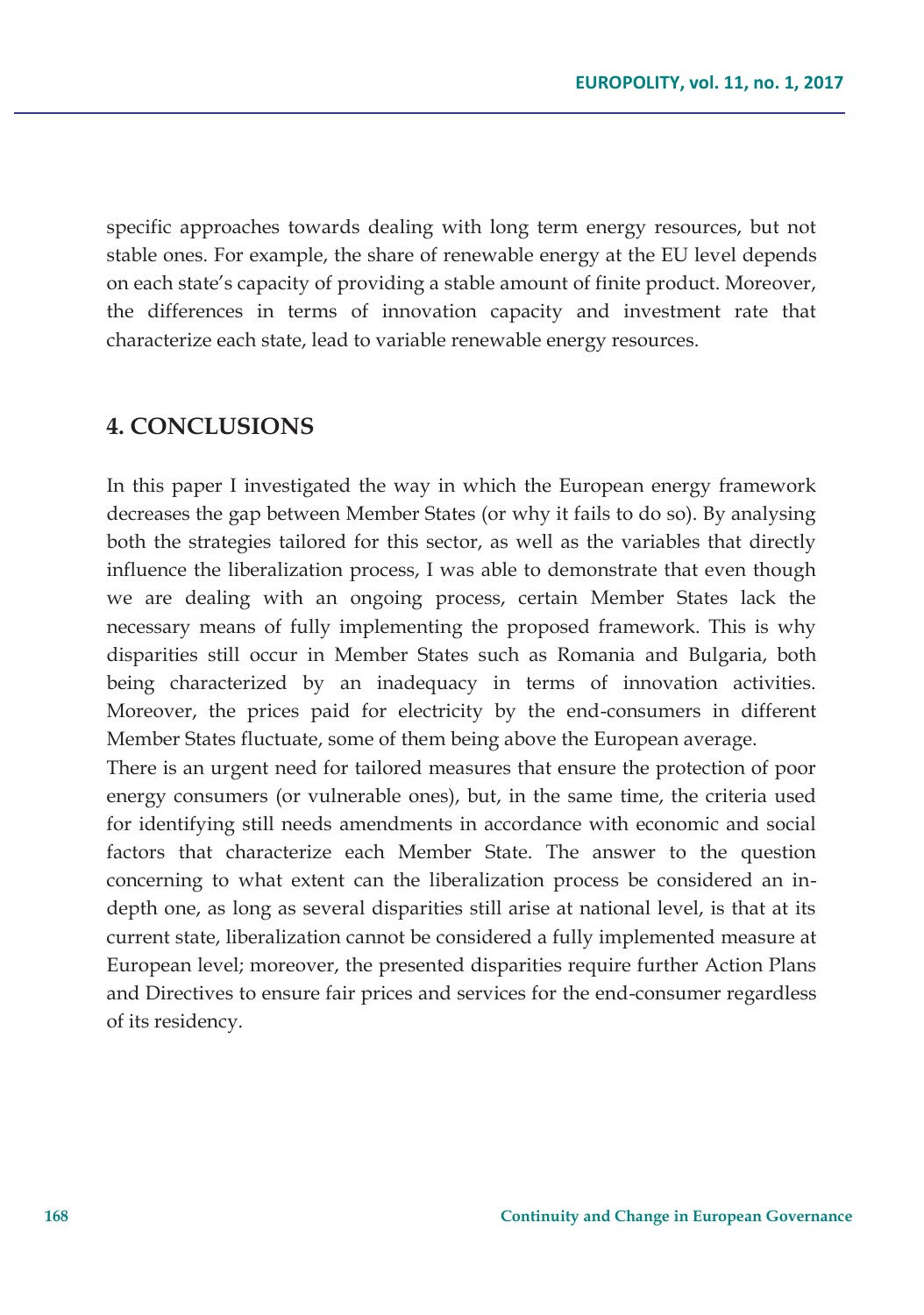## **ACKNOWLEDGEMENT**

Data used in this paper have been presented in the ''Is the European Society a Vulnerable One? The Context of International Migrations'' conference. This research was conducted through the ''Competitivity and excellency in PhD research in Political Science, Administrative Science, Sociology and Communication Science'' grant, POSDRU 187/1.5/S/155589. Data concerning the Energy strategies and the evolution of the market have been gathered through the ''Competitivity Inter-university cooperation for development of courses and master in the evaluation of programs and public policy Research Scholarship, POSDRU /18/1.2/G/28682'' Competitivity grant. Data concerning the energy market evolution have been used in the article ''Understanding the European Economic Environment: is the Energy Market Liberalization Policy a Vote for Development or a Vulnerability Waiting to Arise?'' in Governance and Europeanization as a framework for Understanding the European Society, coordinator Ana Maria Costea et. al. , Tritonic, Bucharest, 2015.

### **REFERENCES**

| ANRE,                           | Report                                                                                | 2009, |
|---------------------------------|---------------------------------------------------------------------------------------|-------|
|                                 | https://www.google.ro/url?sa=t&rct=j&q=&esrc=s&source=web&cd=1&cad=rja&uact=          |       |
|                                 | 8&ved=0ahUKEwigqLGk443UAhXPbVAKHVjoA3YQFgglMAA&url=http%3A%2F%2Fw                     |       |
|                                 | ww.anre.ro%2Fdownload.php%3Ff%3DhA%253D%253D%26t%3Dvdeyut7dlcecrLbbvbY                |       |
|                                 | %253D&usg=AFQjCNFjz9CoGJECYhc7b_RUvQn7en3q7w accessed 22 May 2017                     |       |
| ANRE,                           | Report                                                                                | 2015. |
|                                 | https://www.google.ro/url?sa=t&rct=j&q=&esrc=s&source=web&cd=3&cad=rja&uact=          |       |
|                                 | 8&ved=0ahUKEwjtuvGu543UAhXMDZoKHboSDvsQFggxMAI&url=http%3A%2F%2Fw                     |       |
|                                 | ww.anre.ro%2Fdownload.php%3Ff%3Dgq2Big%253D%253D%26t%3Dvdeyut7dlcecrLbb               |       |
|                                 | vbY%253D&usg=AFQjCNGDXvdFjQUagvQ2wWrYjBuoJvt-BQ accessed 22 May 2017                  |       |
|                                 | Commission of the European Communities, The Internal Energy Market,                   |       |
|                                 | http://aei.pitt.edu/4037/1/4037.pdf accessed 23 April 2017                            |       |
|                                 | Commission of the European Communities, COMMUNICATION FROM THE                        |       |
|                                 | COMMISSION Action Plan for Energy Efficiency: Realising the Potential, SEC(2006)1173, |       |
| http://eur-lex.europa.eu/legal- |                                                                                       |       |
|                                 | content/EN/TXT/PDF/?uri=CELEX:52006DC0545&from=EN accessed 5 April 2017               |       |
|                                 | European Commission, COMMUNICATION FROM THE COMMISSION TO                             |       |
|                                 | THE ERUOPEAN PARLIAMENT, THE COUNCIL, THE EUROPEAN ECONOMIC AND                       |       |
|                                 | SOCIAL COMMITTEE, THE COMMITTEE OF THE REGIONS AND THE EUROPEAN                       |       |
|                                 | INVESTMENT BANK Clean Energy For All Europeans, Brussels, 2016, COM (2016) 860,       |       |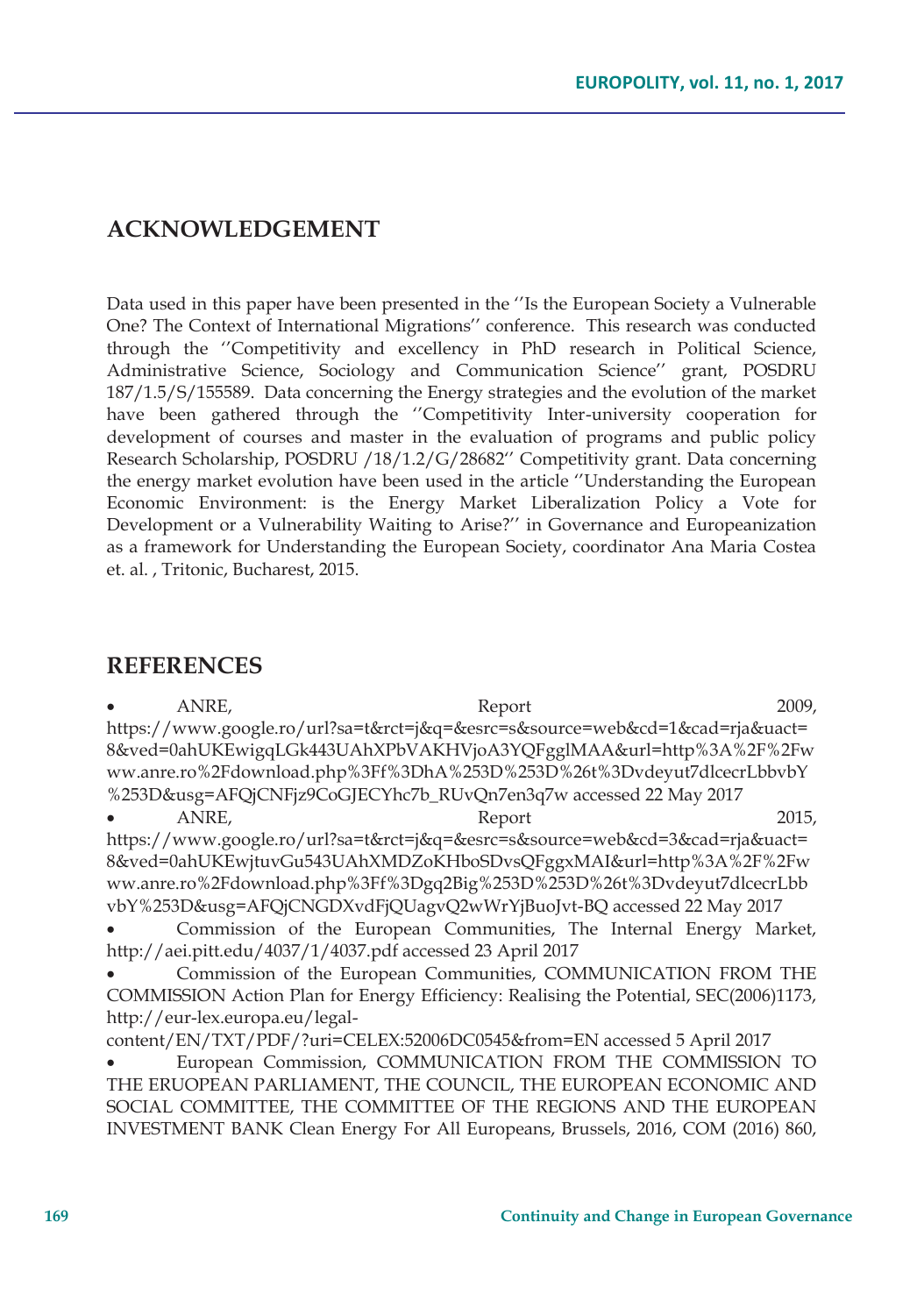http://eur-lex.europa.eu/resource.html?uri=cellar:fa6ea15b-b7b0-11e6-9e3c-01aa75ed71a1.0001.02/DOC\_1&format=PDF , accessed 27 April 2017

European Commission, DIRECTIVE OF THE EUROPEAN PARLIAMENT AND OF THE COUNCIL amending Directive 2012/27/EU on energy efficiency, COM92016) 761, http://ec.europa.eu/energy/sites/ener/files/documents/1\_en\_act\_part1\_v16.pdf accessed 4 April 2017

x European Commission, REPORT FROM THE COMMISSION TO THE EUROPEAN PARLIAMENT, THE COUNCIL, THE EUROPEAN ECONOMIC AND SOCIAL COMMITTEE AND THE COMMITTEE OF THE REGIONS Energy prices and costs in Europe, SWD(2016) 420, http://ec.europa.eu/energy/sites/ener/files/documents/com\_2016\_769.en\_.pdf , accessed 27 April 2017

European Commission, European Innovation Scoreboard, 2016, http://ec.europa.eu/DocsRoom/documents/17822 accessed 3 April 2017

European Parliament, Directorate-General for Internal Policies, Energy Storage: Which Market Designs and Regulatory Incentives Are Needed?, 2015, http://www.europarl.europa.eu/RegData/etudes/STUD/2015/563469/IPOL\_STU(2015 )563469\_EN.pdf accessed 25 March 2017

x EUROSTAT, Electricity prices for domestic consumers – bi-annual data (from 2007 onwards),

http://appsso.eurostat.ec.europa.eu/nui/show.do?dataset=nrg\_pc\_204&lang=en accessed 14 April 2017

Journal of the European Union, 2003, Directive 2003/54/EC of the European Parliament and of the Council of 26 June 2003 concerning common rules for the internal market in electricity and repealing Directive 96/92/EC, http://eurlex.europa.eu/resource.html?uri=cellar:caeb5f68-61fd-4ea8-b3b5-

00e692b1013c.0004.02/DOC\_1&format=PDF accessed 14 April 2017

x Official Journal of the European Union, L19/1, 2016, COMMISSION DELEGATED REGULATION (EU) 2016/89 of 18 November 2015 amending Regulation (EU) No 347/2013 of the European Parliament and of the Council as regards the Union list of projects of common interest, http://eur-lex.europa.eu/legalcontent/EN/TXT/PDF/?uri=OJ:JOL\_2016\_019\_R\_0001&from=EN accessed 2 April 2017

Official Journal of the European Communities, No L 27/20, Directive 96/92/EC OF THE EUROPEAN PARLIAMENT AND OF THE COUNCIL of 19 December 1996 concerning common rules for the internal market in electricity, http://eurlex.europa.eu/legal-content/EN/TXT/PDF/?uri=CELEX:31996L0092&from=EN accessed 14 April 2017

Official Journal of the European Union, DIRECTIVE 2009/28/EC OF THE EUROPEAN PARLIAMENT AND OF THE COUNCIL of 23 April 2009 on the promotion of the use of energy from renewable sources and amending and subsequently repealing Directives 2001/77/EC and 2003/30/EC, L140/16, http://eur-lex.europa.eu/legalcontent/EN/TXT/PDF/?uri=CELEX:32009L0028&from=EN accessed 28 March 2017